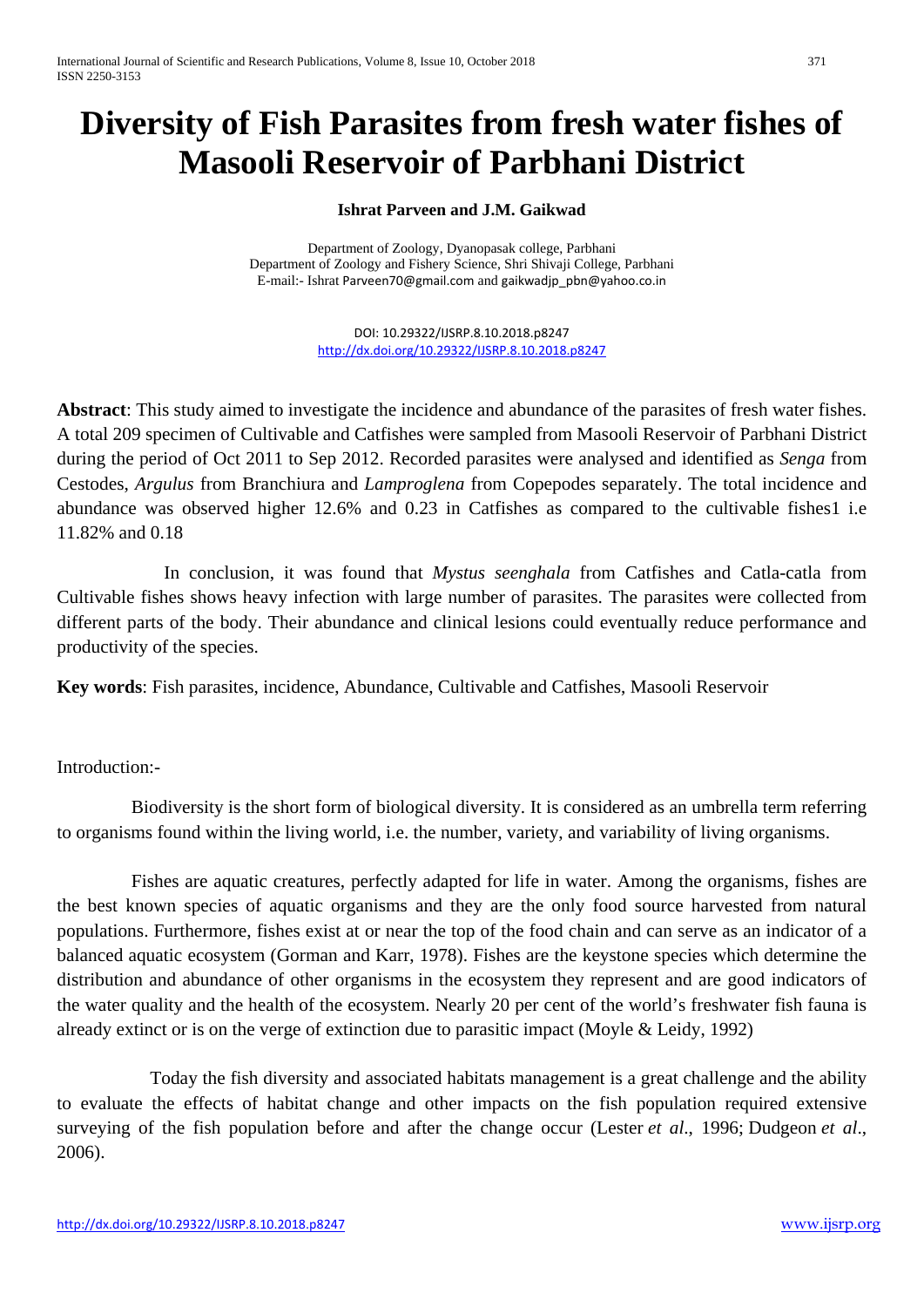Parasites and diseases reduce fish production by affecting the normal physiology of fish (Kabata, 1985) and which, if left uncurtailed, can result in mass mortalities of fish, or in some cases infection of man and other invertebrates that consume them (Fagbenro et al., 1993). Therefore, in the present investigation species diversity, occurrence of different parasites was studied from Masooli reservoir.

## **Materials and Methods:-**

 During present investigation period catfishes *(Clarius batrachus, Wallago attu* and *Mystus seenghala)* and Cultivable fishes (*Catla-catla* and *Labeo-rohita*) were collected from Masooli reservoir of Parbhani district with the help of local fisher man. The specimens were preserved in 4 % formalin and brought to the laboratory for the further study. Two Crustacean parasites that are *Lamproglena* and *Argulus* have found on gill filament and skin surface respectively. Both parasites were carefully removed with the help of needle and soft brush under a low power binocular microscope. Both parasites were preserved in 5% formalin. Identification and Classification of Crustacean parasites were done with the help of "Parasitic Copepod and Branchiura of Fishes" by Yamagutti (1963).

 For helminth parasites fishes were dissected and intestine was removed from each fish and placed in petri dish with saline solution. The intestine was cut open to reveal the cestodes. Cestodes were removed from the intestine; washed in distilled water flattened between cover glass and slides, fixed in 4 % formalin until 24 hours, for specific identification. Then, were stained with Harris hematoxylin, destained in 1% acid alcohol, dehydrated through a series of ascending alcohol of 30%, 50%, 70%, 90%, and absolute alcohol, cleaned in xylene before mounting in D P X; and drawing were made with the aid of Camera lucida and measurement were recorded in millimeter unless otherwise mentioned. Identification was carried out by using Systema Helminthum Vol. II (Yamaguti - 1956).

This data was obtained throughout the study period of one year (2011-2012). This was processed and analysed to know the incidence and abundance of parasites.

Incidence and Abundance of Helminth and Crustacean parasites were determined by using following formulae.

Incidence  $\% =$  Infected Host x 100 ---------------------------

Total Host examined

 $\text{Abundance} = \text{No. of Para sites}$ No. of Host examined

Table No.1:- Showing incidence and abundance and number of parasites collected from fresh water fishes

| Sr.            | Name Of Fish | Number of fishes | Number    | of | Incidence | Abundance |
|----------------|--------------|------------------|-----------|----|-----------|-----------|
| N <sub>o</sub> |              |                  | parasites |    |           |           |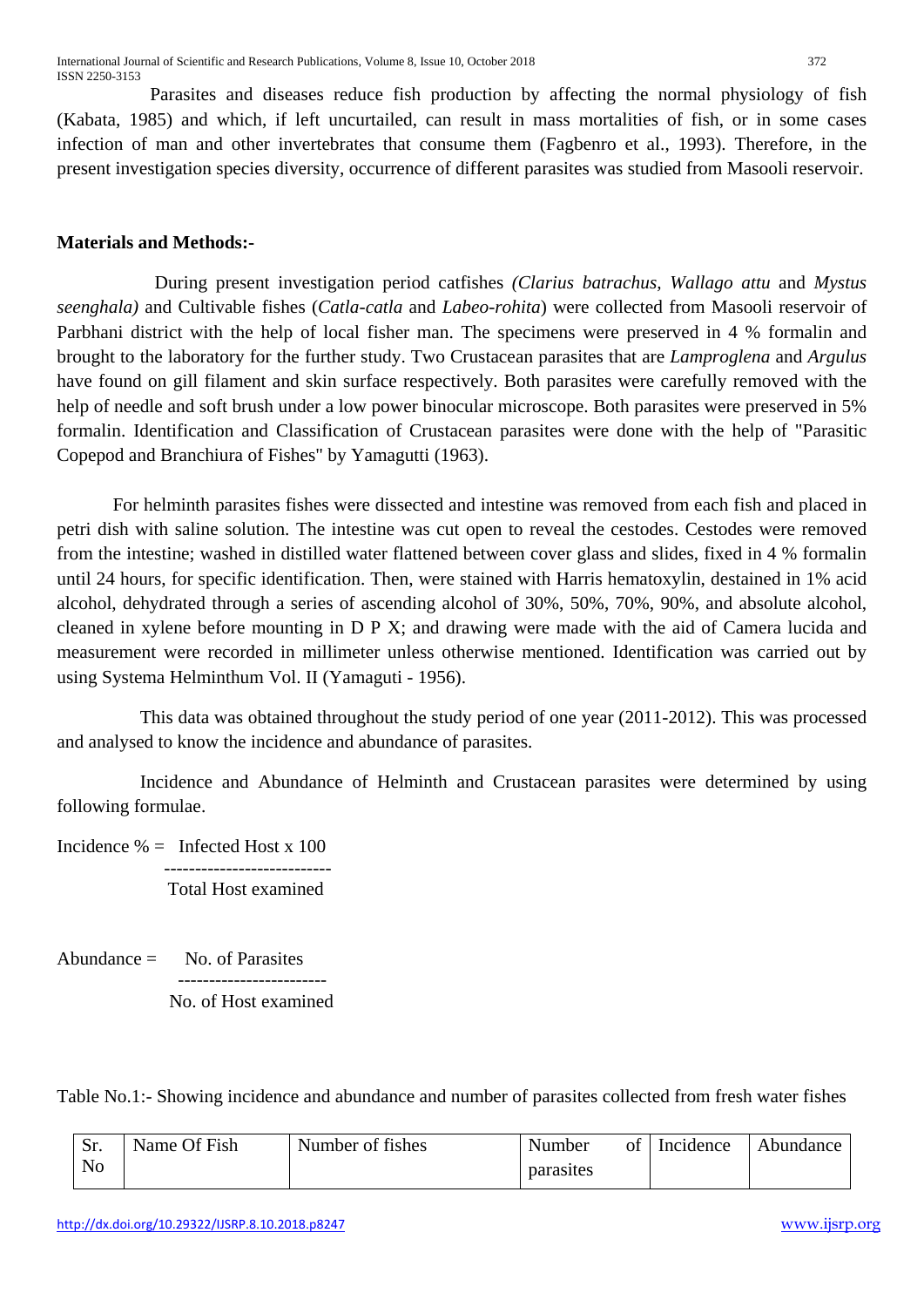International Journal of Scientific and Research Publications, Volume 8, Issue 10, October 2018 373 ISSN 2250-3153

|       |                   | Examined | Infected | collected |        |      |
|-------|-------------------|----------|----------|-----------|--------|------|
|       | Wallago attu      | 42       | 05       | 08        |        |      |
| 2     | Mystus seenghala  | 36       | 04       | 12        | 12.6%  | 0.23 |
| 3     | Clarius batrachus | 38       | 05       | 07        |        |      |
| Total |                   | 116      | 14       | 27        |        |      |
|       | Catla-catla       | 35       | 04       | 08        | 11.82% | 0.18 |
| 2     | Labeo-rohita      | 30       | 03       | 04        |        |      |
| 3     | Cyprinus carpio   | 28       | 04       | 05        |        |      |
| Total |                   | 93       | 11       | 17        |        |      |

Table no. 2 showing different parasites collected from fresh water fishes

|                  | Name of Host                                  | Name of Parasite            |  |
|------------------|-----------------------------------------------|-----------------------------|--|
| <b>Helminths</b> | Clarius batrachus, Wallago attu, Catla-catla, | Argulus                     |  |
|                  | Cyprinus carpio                               |                             |  |
|                  | Clarius batrachus, Wallago attu, Mystus       | Senga, Argulus, Lamproglena |  |
|                  | seenghala, Labeo-rohita                       |                             |  |
| Crustaceans      | Clarius batrachus, Wallago attu, Mystus       | Argulus, Lamproglena        |  |
|                  | seenghala, Catla-catla                        |                             |  |



Graph -1 shows Intencity and Abundance of Cultivable and Catfishes.

Series1—Number of examined; fishes Series2—Number of Infected fishes;

Series3—Number of Parasites; Collected Series4—Incidence%; Series5—Abundance

## **Result and Discussion:-**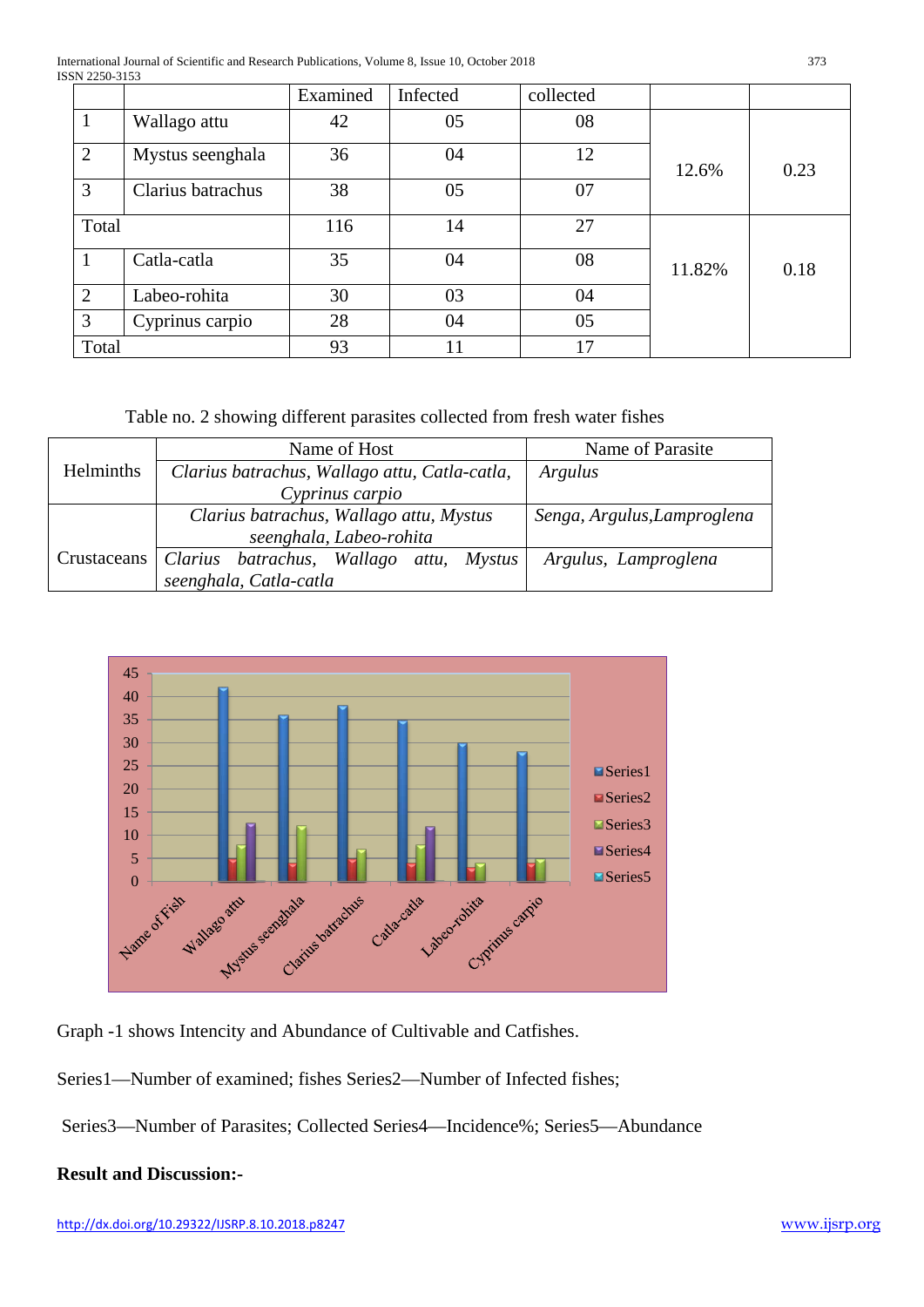During the present study total 209 fresh water fishes were collected from the Masooli Reservoir with the help of fisherman. From these 116 fishes are Catfishes and remaining 93 fishes are Cultivable fishes. The study was carried out during Oct 2011 to Sep 2012. Out of 116, total number of 14 catfishes is found to be infected with the different parasites (Table no.1). Among three species of catfishes, *Mystus seenghala* shows more number of parasites (12), followed by *Wallago attu* (08) and less number of parasites found in *Clarius batrachus* (07). At the same time Cultivable fishes were also examined which shows 11.82% incidence and abundance of infection found to be 0.18, which is slightly less than Catfishes in which the incidence is 12.6% and abundance of infection is found 0.23.

 Apart from these, the identification of the parasites and their occurance from host to host, species to species and season to season was also recorded separately. The identification of *Argulus* and *Lamproglena* was done by following "Parasitic Copepod and Branchiura of Fishes" by Yamagutti (1963) and helminth (Senga) was identified with the help of Systema Helminthum Vol. II (Yamaguti - 1956).

 Catfishes show large number of parasite (27) i.e each catfish is found affected with helminths as well as crustacean parasites. But among three species of cultivable fishes only *Cyprinus carpio* doesn't shows occurrence of *Lamproglena* and *Senga* parasites.

 *Argulus, Lamproglena* and *Senga* parasites were collected from the different parts of the body of infected catfishes and cultivable fishes with. The *Argulus* and *Lamproglena* were collected from gill region and *Senga* parasite was collected from intestine. Oniye et al (2004) in Zaria, Nigeria, isolated five species of helminth parasites comprising of three cestode species, one nematode species, and one acnthocephalan species. Although both ectoparasites and endoparasites are common in fishes but it was found that the internal (endo) parasites are able to cause much greater damage to their hosts than external (ecto) parasites and the damage caused by helminth parasitest to their host is generally related to the intensity of the infection and the depth of penetration of the parasite within the host tissue. These findings are in agreement with Tonguthi (1997) and (Dezfuli et al. 2003)

 Parasitic crustaceans found in the class copepod and Branchiura are invariably ectoparasites on fish and have a direct life cycle. Parasitic stages are usually blood feeders on gills, fins and skin on the host and large number can have serious pathogenic effects (Lester and Hayward 2006). Copepods occupy a special place in the world of parasitism because of their extraordinary ability to adapt to very diverse aquatic hosts ranging from simple shape, such as sponges to more complex forms, such as vertebrates.

 The host fishes were examined carefully and parasites were collected by observing different clinical signs i.e *Argulus* fish lice attached to the skin, gill chamber, and mouth. Localized inflammation occurs at the contact site because of mechanical damage from hooks and spines on the style and appendages, causing irritation from digestive enzymes. In heavy infestations, the fish lice may be seen all over the skin and fins of the fish and in the water column fish without visible lice (non-specific signs) of infestation (Hoffman, 1999). The signs include spot or pinpoint hemorrhages, anemia, fin and scale loss, increased mucus production, lethargy, erratic swimming, reduced feeding, hanging at the surface (avoiding swimming into the water column) and poor body condition. Fish may "flash" or rub against surfaces in an attempt to relieve irritation or to remove the parasites. In some cases, there may be no obvious signs of disease other than presence of the parasite (Stoskopf, 1993).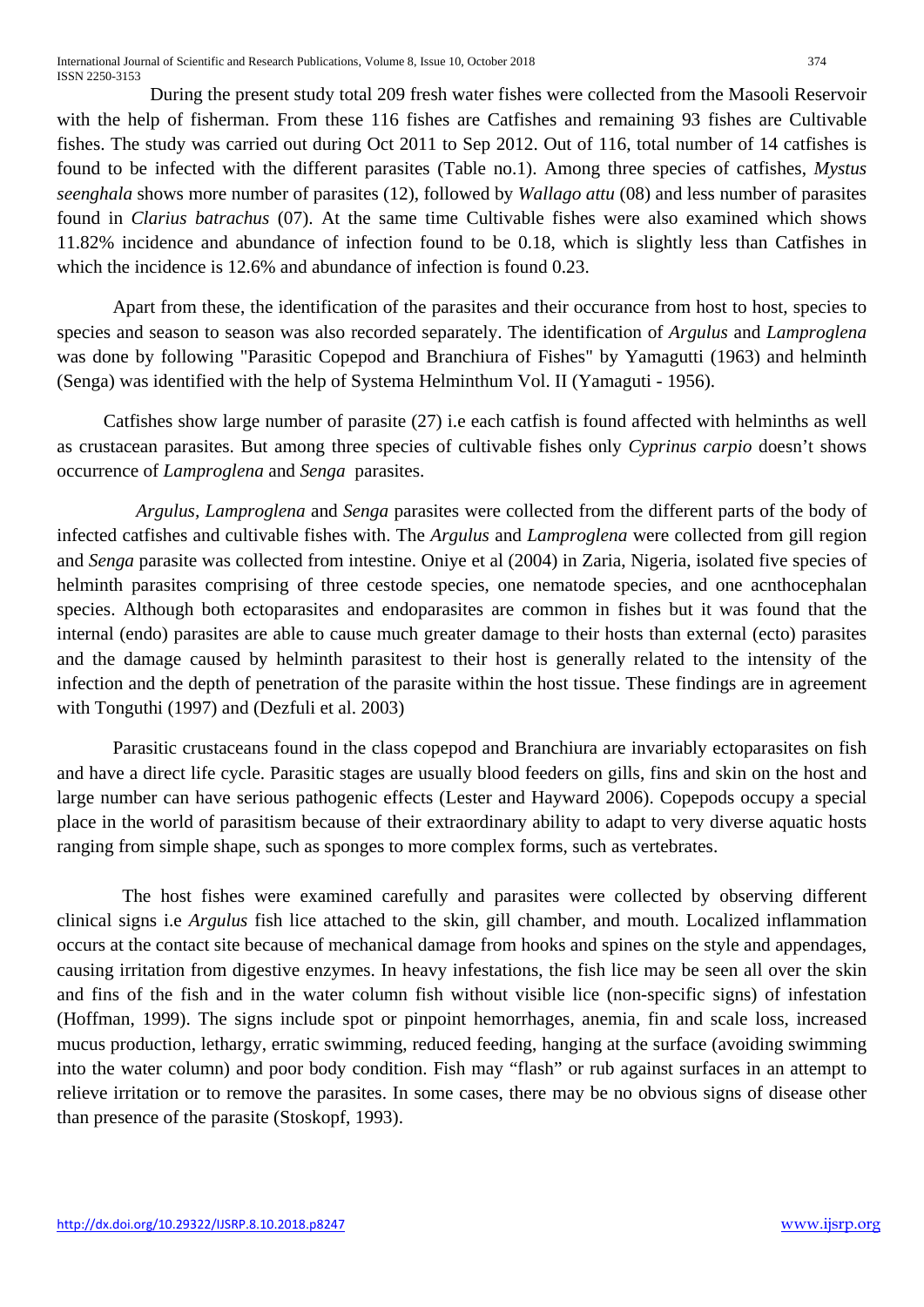In Iran, *Argulus spp.* were reported from different hosts between 1984 and 2010 (Azadikhah et al 2009; Behrouzfar et al 2009; Jaameei et al 2009; Mehdizadeh, 2009; Mokhayer 2006; Mokhayer and Ebrahimzadeh Mousavi 2009; Mosafer et al 2009).

 Recently in 2009 Everts, L and Avent-Oldwageort (Department of Zoology University of Johansberg, South Africa) published a list of 28 species of *Argulus* in Malaysia (Applied Biology, 2009) with their host name and location; of these 09 species from India.

 The most common lesions observed regarding helminth parasites were intestinal inflammation around the worm attachment surface and necrosis (cell death). Heavily infected fishes are often dark, emaciated, and lethargic. Necropsy may reveal liver enlargement and anemia. No obvious external signs can be seen

## **Acknowledgement:-**

The author gratefully acknowledges the Principal, MSP Mandal's Shri shivaji College, Parbhani for providing necessary laboratory fascilities during this work.

## **References:-**

- *1.* Dezfuli B.S.L Giari, S. Arrighi, C. Domeneghini and G. Bosi (2003). Influence of entric helminths on the distribution of intestinal endocrine cells belonging to the diffuse endocrine system in brown trout, *Salmo trutta L. Journal of Fish Diseases.*
- 2. Fagbenro O.A.M Adedire C.O, Owoseeni E.A and Ayotunde E.O (1993). Studies on the biology and aquaculture potential of feral catfish Heterobranchus bidosalis (Geoffry St. Hilarie 1809) Tropical Zoology 16: 67-79
- 3. Gorman, O.T. and J.R. Karr, 1978. Habitat structure and stream fish communities. Ecology, 59: 507- 515.
- 4. Hoffman, G. L. (1999) Parasites of North American freshwater fishes. Cornell University Press, Ithaca, NY
- 5. Jaameei M., Khanbabazade H., Notash S., 2009 Case report of infection with *Argulus* in gold fish from fish farms. Proc 1st Int Congr Aquat Anim Health Manag Dis Teh Iran.
- 6. Kabata, Z., 1985. Parasites and Diseases of Fish Cultured in the Tropics. Taylor & Francis, London & Philadelphia.
- 7. Lester, R. J. G and C. J. Hayward (2006). Phylum Arthropoa in *Fish diseases and disorders, Protozoan and metazoan infections, Vol. I. (*Ed: Woo, P.T.K*).*CAB International, Wallingford, UK, pp 466-665
- 8. Moyle, P.B. and R.A. Leidy (1992). Loss of biodiversity in aquatic ecosystems: evidence from fish faunas. In: Fiedler, P.L. and S.K. Jain (eds.). Conservation Biology: The Theory and Practice of Nature Conservation, Preservation and Management, pp. 127-169. Chapman and Hall, New York.
- 9. Oniye S.J, Adebote D.A and Ayanda (2004) Helminth parasite of Clarias gariepinus in Zaria, Nigeria. J. Aquatic. Sci 19(2):71-76